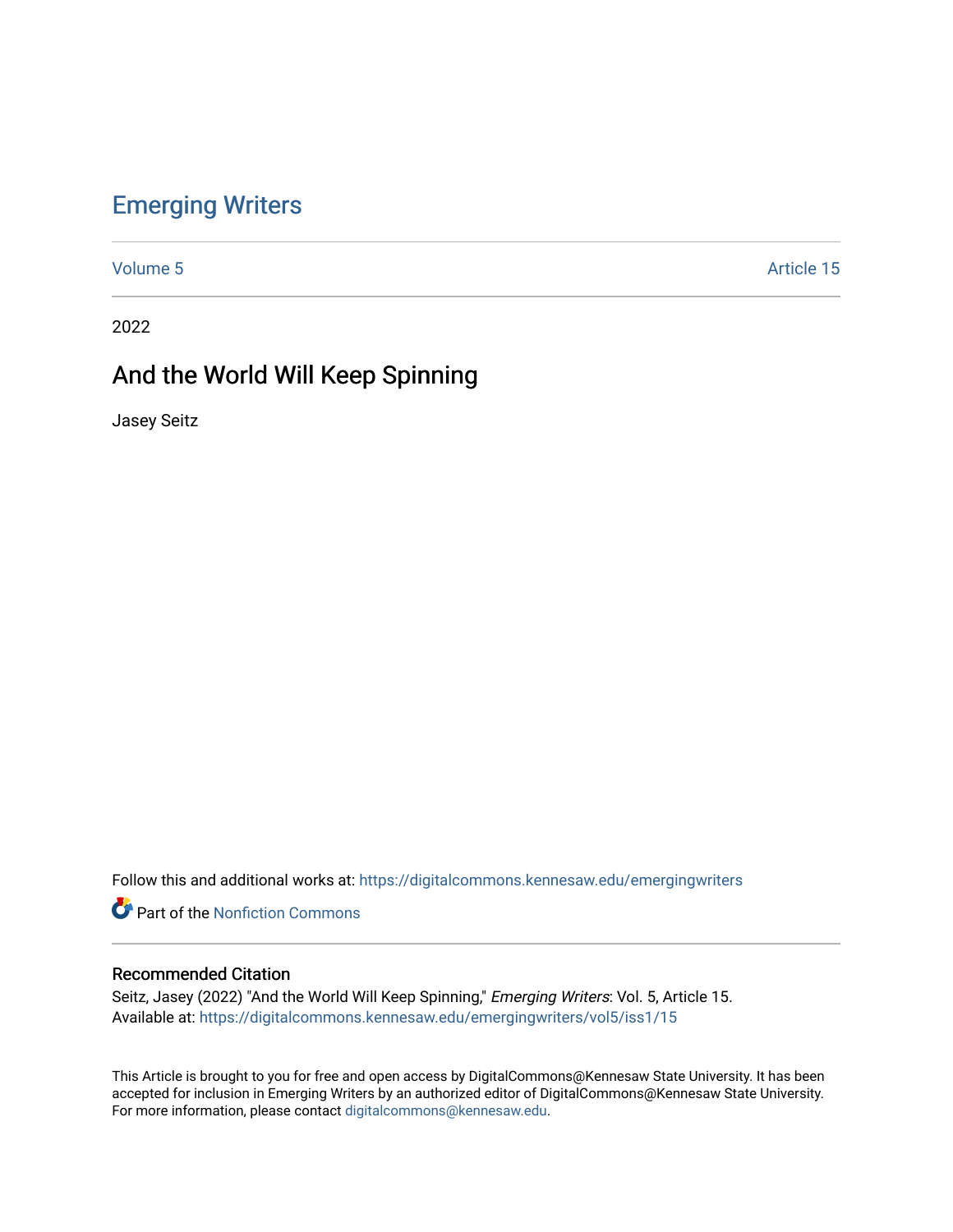### And the World Will Keep Spinning

#### by Jasey Seitz

Grief takes root in my stomach and spreads through my body like ivy. It climbs up my throat and spills out of my mouth, changing from an unwelcome obstacle into the only feeling I know. There are ways to grow from mourning, to come out on the other side a better, stronger person, but sometimes it becomes as much of a part of you as everything else. Sometimes, it seeps through to your personality like ink, staining every facet of your being and refusing to wash out regardless of how many times you try to scrub it away. Polite sympathy and suffocating pity don't get the stain out; they don't even give you the soap to try.

Simon Collins was a close friend of mine. He was a musician, and it lit him up from the inside, keeping his eyes bright and half-finished melodies hanging in the air. Hyperpop was his chosen genre, and often, he would come up to me and request I say a word for him to turn into a beat. I would always comply, spitting out a one-syllable, consonant heavy word that he would then spin into the night's earworm. He brightened every room with the warmest smile and ringing laughter. Almost every Wednesday, we were pressed together on a couch too small for the four people it was attempting to hold.

I vividly remember the worst day of my life. I walked into my study hall, where the serial killer posters lining the walls of the forensic science room had become a welcome sight over time. I closed my eyes and sighed, comfortable in the dim light after spending an hour counting the ceiling tiles of my statistics classroom. I made a beeline for the black two-seater table in the back corner and dropped my bag down, letting out a content sigh as I settled in to wait for Mabel, my best friend. Another friend of mine, Devin, walked up instead, his brown eyes darting around the room and anxiety rolling off of him in waves. His eyes finally met mine, and I could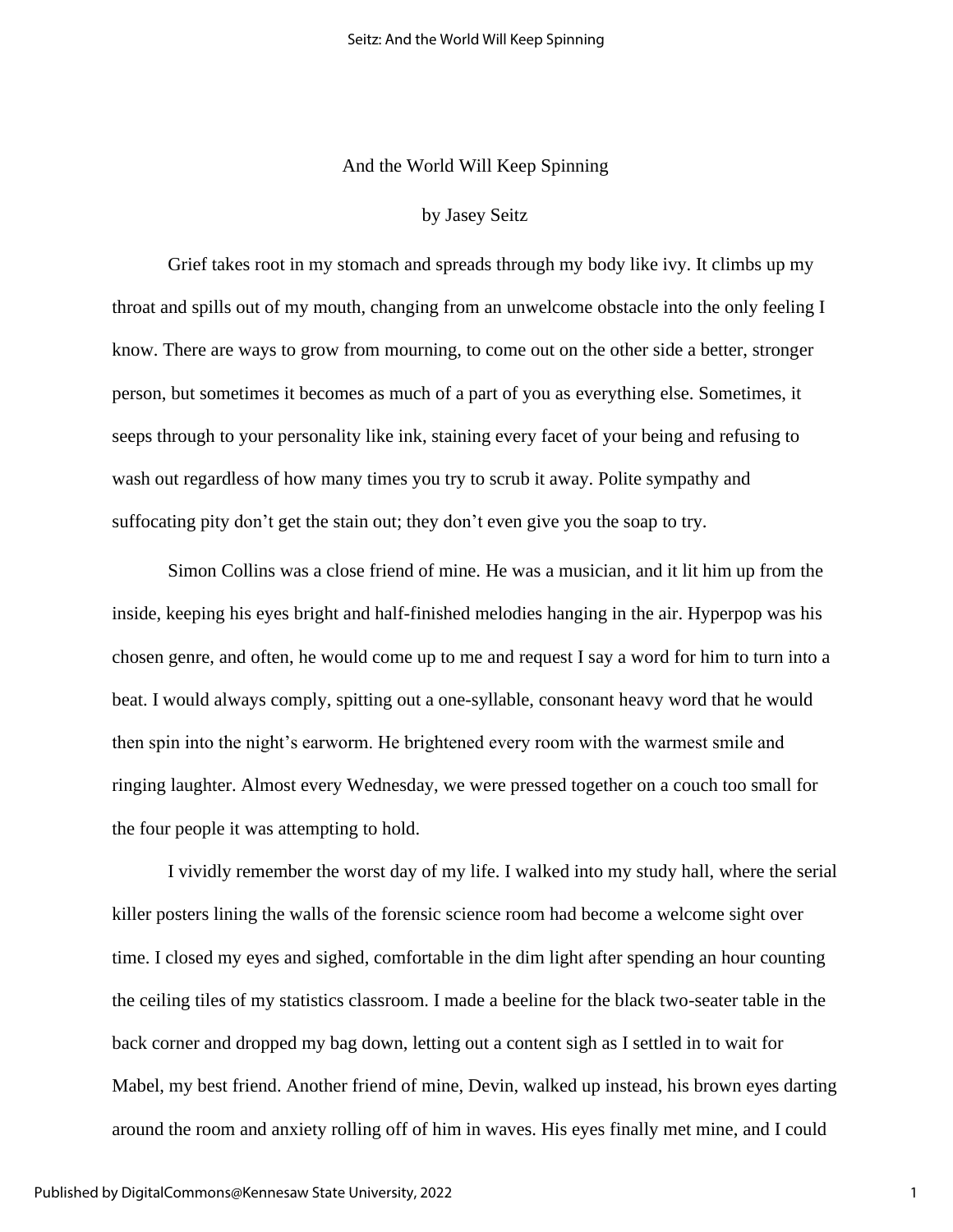see the tears gathering along his eyeline. Devin is a bright, bubbly breath of fresh air, not the empty shell that stood in front of me. He was hurting, and Mabel knows him better than I do. Whatever the problem might be, she could help. Devin sat in the seat next to mine, and I noticed Mabel's bag at his feet. Bile rose in my throat. Something was wrong. Something was very, very wrong. "Simon Collins died last night," his voice was flat and it reverberated around the inside of my skull like a bass drum.

The door seemed to open immediately after, and thousands of gallons of a thick, dark liquid poured in, flooding the whole room, making my desk into an island on which I was not a resident, but a crucial part of the foundation. I tried to breathe, to reply to Devin, but I was unable to do anything but sit frozen in my seat, the ink filling my mouth and nose. When I could finally speak, the words came out hoarse, "Oh my God. Oh my *God."* I let the words settle in the air before asking, "Where's Mabel?" There was a point in time where Simon was Mabel's best friend, long before I met either of them, and the thought made my stomach twist.

Devin's reply was one word, quick and simple, "Bathroom." I think I nodded, though I can't be sure, not really. I was preoccupied with the liquid filling my lungs.

Watching Mabel react to the news was almost worse than hearing it. I stood and watched her pace the hallway, her hands alternating between covering her mouth and pulling at her hair. I didn't know what to do. What was there to do? What could I say to someone when every single word feels and sounds wrong? How could I say anything at all when I'm still choking on ink? My eyes burned with the salt from unshed tears, yet I didn't cry. I *couldn't* cry. I tried not to think about it too hard, as I walked to the counselor's office with my numb fingers wrapped around Mabel's wrist. She was still sobbing.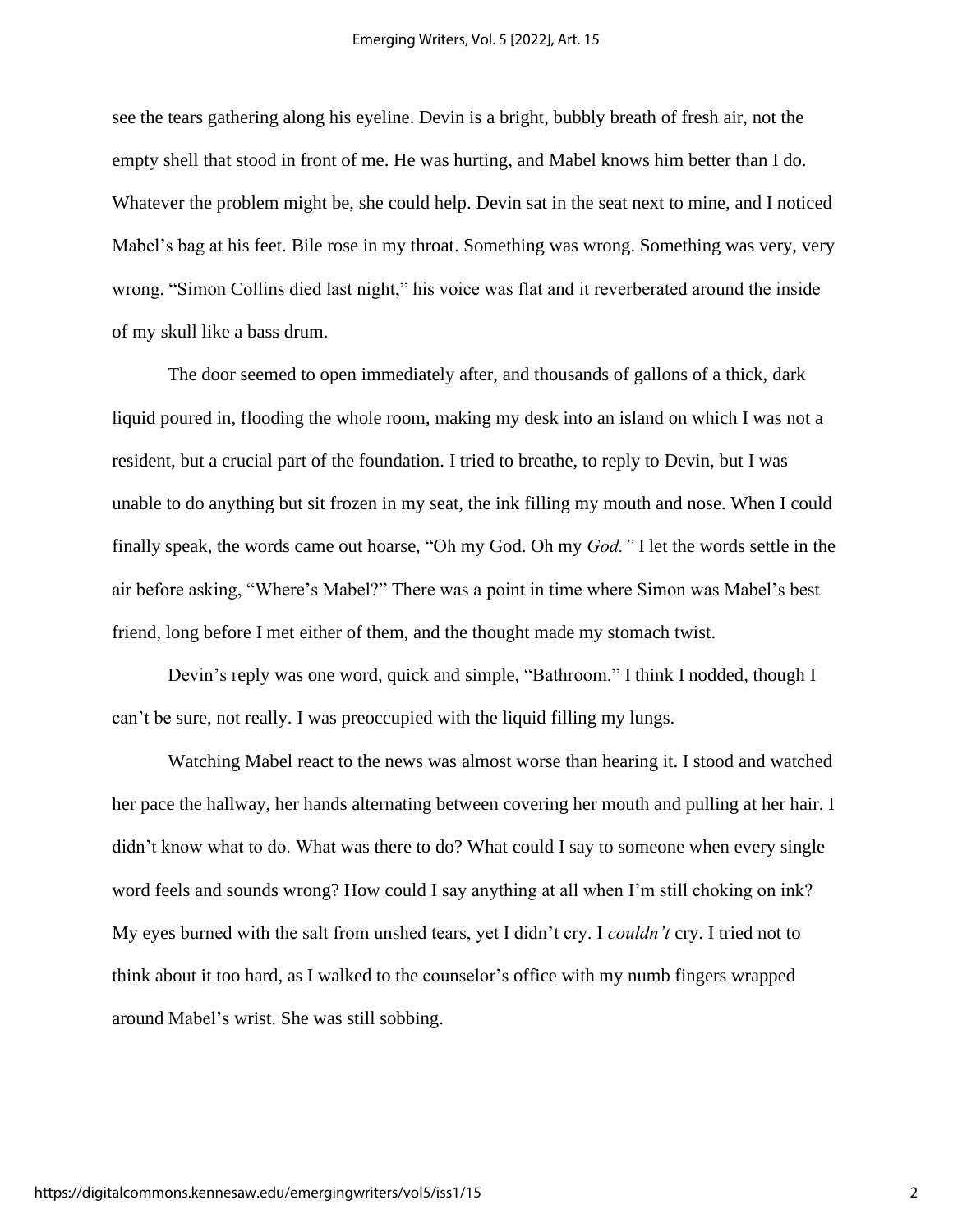We sat with a guidance counselor neither of us recognized. I shifted under her sad, pitying gaze and attempted to crack my knuckles, but the satisfying *pop* never came. I had cracked them all on the walk over. We learned three of our classmates were in there too, most likely mirroring the two of us: crying in maroon-cushioned chairs too firm to be comfortable, but too soft to be considered uncomfortable. Mabel mumbled their names to me, and an even heavier weight settled on my shoulders. Three other kids were in another room struggling, the same as the two of us. Thinking of my classmates as *kids* struck a nerve. That's all we were at the end of the day. Kids. Kids shouldn't need to try and comprehend the death of a friend. Kids shouldn't *die.*

I dug my nails into the seams of the maroon chair, and in the dim lamplight, I zeroed in on the old milk staining my shoes. I stared at my boots, matte black, creased at the toes and the too-long, fraying laces wrapped twice around my ankles. Milk and cream and cocoa powder covered the sides of my favorite shoes, and the only thing I wanted to do was clean them off. I wanted to scrub away last month's dirt because maybe if I scrubbed hard enough, if I really put in the work to wipe away the residue from Devin's words and Mabel's tears, Simon would walk through the door. I cleaned my shoes the best I could with hand sanitizer and tissues in the dim light. I shoved five dirty tissues into the pocket of my leather jacket. Mabel watched me do it, most likely to avoid the eyes of the guidance counselor still frowning sadly at us from the other side of her desk. The phone rang, the shrill tone cutting through the uncomfortable silence like a knife, and we were told we could leave.

Mabel's house was always warm, even when her heat is out, and I never felt alone, even when I was the first one to arrive. Over time, it's become home. Before I had even crossed Mabel's threshold that day, I could tell that, for the first time, her house would feel cold. For the very first time, Mabel's house would feel empty. We knew we couldn't stay in Forsyth,

especially not in her ice-cold, vacant house. Every street and building were stained with Published by DigitalCommons@Kennesaw State University, 2022

3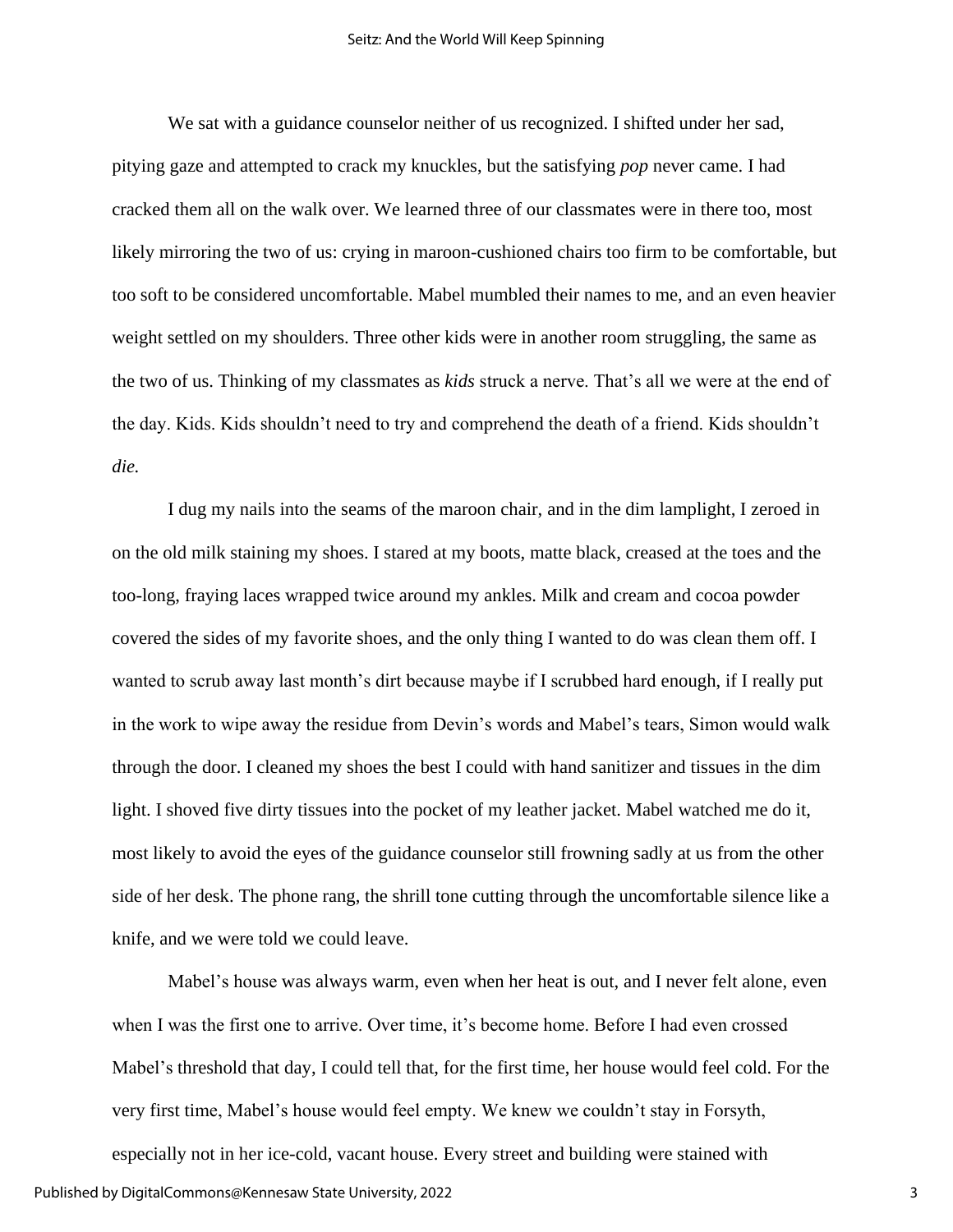memories of Simon, and almost like we willed it, Mabel's oldest brother, Alex, asked if we would want to stay with him for a long weekend.

Alex's house was a welcome change, but even so, there was no clarity. There was nothing at all. There was just a big, empty feeling sitting heavy in my chest. Even when our friend Charlie stopped by for a night, the gaping hole in my chest refused to close. All four days were spent with Mabel and me living in each other's pockets, the both of us fluctuating between happiness tinged with guilt and the crushing weight of loss, but we knew leaving would be worse, somehow. Leaving would make it real, but we knew we would have to return to reality eventually. I couldn't ignore the texts from my mom forever. We did leave our bubble when it was time, albeit reluctantly, and something thick and sticky and familiar began to settle underneath my skin. For the entire hour we spent in my car, I watched my skin turn black and I knew the stain wasn't coming out in the wash.

Worse than hearing the news for the first time was the visitation. It was cold. It shouldn't have been cold, not with the dozens of people crammed into the small rooms and hallways, but I couldn't stop shivering. Vince Guaraldi played softly throughout the whole building, and I knew I would never be able to watch *Charlie Brown* again. I remember writing a note for the scrapbook, though I don't remember what it said, and shortly after I was swept up into the line leading into the second room. The room with the casket. By far, my most vivid memory was seeing the casket for the first time. It was a soft pink with gold accents and sat at the very front of the room. Gross, heaving sobs wracked my entire body and my knees buckled before I had even entered the room. I was physically unable to cross the threshold, my feet staying rooted to the floor. Stepping forward would make the whole thing real, and I didn't want it to be real. I *don't* want it to be real.

4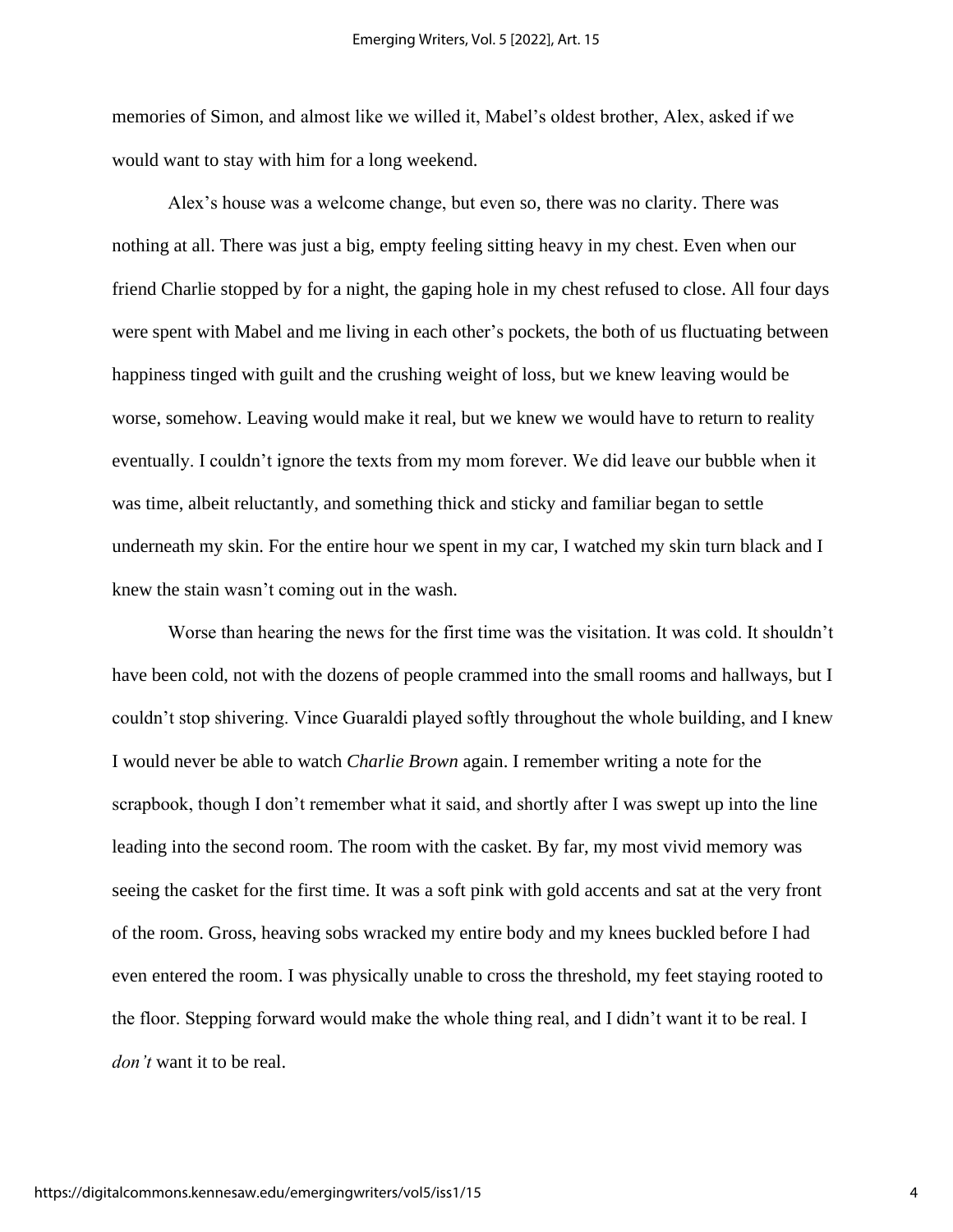I clutched at the door frame, both pushing myself away and trying to stay upright, and my friends watched, three sets of eyes dripping with an emotion somewhere between understanding, concern, and pity. Charlie ushered me outside, and we sat on the concrete for as long as I needed, my fingers twisted in the fabric of her dress and her arms around my shoulders to keep me anchored down. I stopped crying after what seemed like hours, and with shaky hands and trembling legs, I let her lead me back inside.

Once inside the terrible, awful room, I could see Simon's things set up on a small, circular table, his white electric guitar on a stand next to it. There were a few things on the table, but the item that stood out most was a pair of shoes. Simon's shoes. His discontinued, sage green suede Converse One Star shoes with his SoundCloud name written on the edges so that if he were to sit with the soles of his feet together, the two syllables would mirror each other. I left the building soon after.

Sitting in my car alone after the service, I thought of all the things that would never be the same: my favorite songs, the Italian place in the town square, *Winnie the Pooh*; and I thought of how fitting the rain seemed. It rained the rest of the month— or it seemed to, at the very least. It made sense. Simon died and took the sun with him. That was the only logical explanation. At the time, I thought it would stay cold and wet forever. Now, I know I was right. There is no sun. There is no light. There is no warmth.

Trying to move on makes ugly, twisting guilt settle in my stomach, though I know it's considered the healthy thing to do. I can't move on, not when every milestone of my life was supposed to include Simon. He should still play the old, out-of-tune piano in Mabel's basement and let me sing along. He should still run his fingers through my hair after a rough week. He should still engulf me in a hug before he leaves. The ink seeps into everything I do, tinting everything that I am. It's gotten hard to notice where the grief ends and I begin. I've become

5